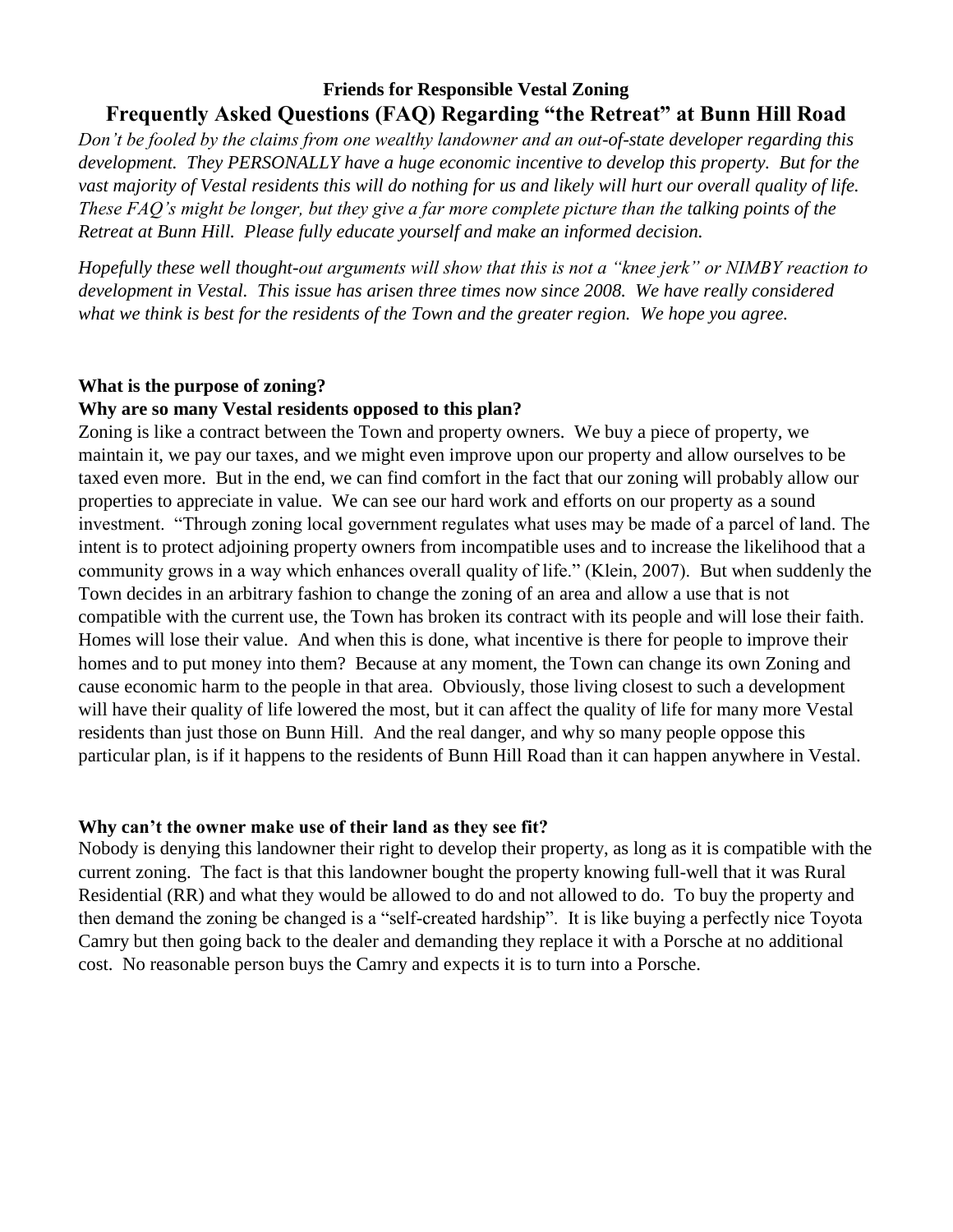## **What is a PDD (Planned Development District), how and when are they normally used, and why shouldn't this site qualify for a PDD?**

Don't be fooled by the talk of "this is not rezoning, it is a district overlay." A PDD can have great benefits to a town when used correctly, but in this case it is simply another attempt (#3 in this case) by a landowner to get around the zoning laws. PDD's (and similar Planned Development Clusters or PDC's) can create a mix of uses that might otherwise not be allowed by zoning. For example, the University Plaza in Vestal along the Parkway is a PDD and has student housing, a bank, and many restaurants (such as Tully's and Coppertop) all mixed together. The PDD designation in this case revitalized an area that was becoming run-down and underutilized. It is surrounded by other compatible zoning such as Commercial Development (CD), Community Business (C-2), Multiple Residence (RC), and then transitioning into Family Residential (RA-1 and RA-2). In other cases PDD's can be used to cluster homes together tighter than allowed in the traditional zoning areas. This can be more efficient for running sewer and water lines. The remaining undeveloped portion of the parcel is required to be left as green space. Some of the PDD along Route 26 in Vestal has this quality. **The proposed PDD for Bunn Hill is all by itself amongst exclusively Rural Residential (RR) zoning** and therefore acts much more like a "spot zone" (see spot zoning FAQ).

### **So is this "spot-zoning"?**

Spot zoning is defined as granting privileges to a parcel that are not granted or extended to other parcels in the vicinity, in the same use district. This practice is generally considered illegal. To not be considered illegal, the re-zoning must show a public benefit and that it is not simply benefiting the property owner. In this case, there is only one property owner trying to change his zoning to be different than all the other parcels surrounding him. To change the zoning of this parcel smacks of "Spot Zoning". There is no justification to think that high-density housing, *in this area*, will provide any public benefit. It in fact will act to the Bunn Hill residents' detriment and to the greater Town. A re-zoning of this parcel will lead to many more questionable requests for re-zoning, and lead to great difficulty for the Town Board to deny these requests. Again, if it happens to the residents of Bunn Hill Road than it can happen anywhere in Vestal.

## **What is a negative County 239 review and why does it matter?**

A 239 Review is a State law that requires local municipalities to send certain projects to the County Planning Department for review and comment. The intent of the law is to identify actions that might have inter-municipal and countywide impacts. These projects are looked at by a professional planning department and their comments are sent to the town. If the County recommends denial of the project, than the local town board needs a supermajority (4 out of 5 for Vestal's Town Board) in order for the project to be approved. The site for the Retreat at Bunn Hill has been subject to three 239 reviews since 2008. IN ALL THREE, DENIAL OF THE PROJECT WAS RECOMMENDED! This happened under two different county administrations under the leadership of two different planning departments. These projects have been considered bad zoning practice, poor planning, and an unwise use of resources by professional planners three times; it is not just our personal opinions.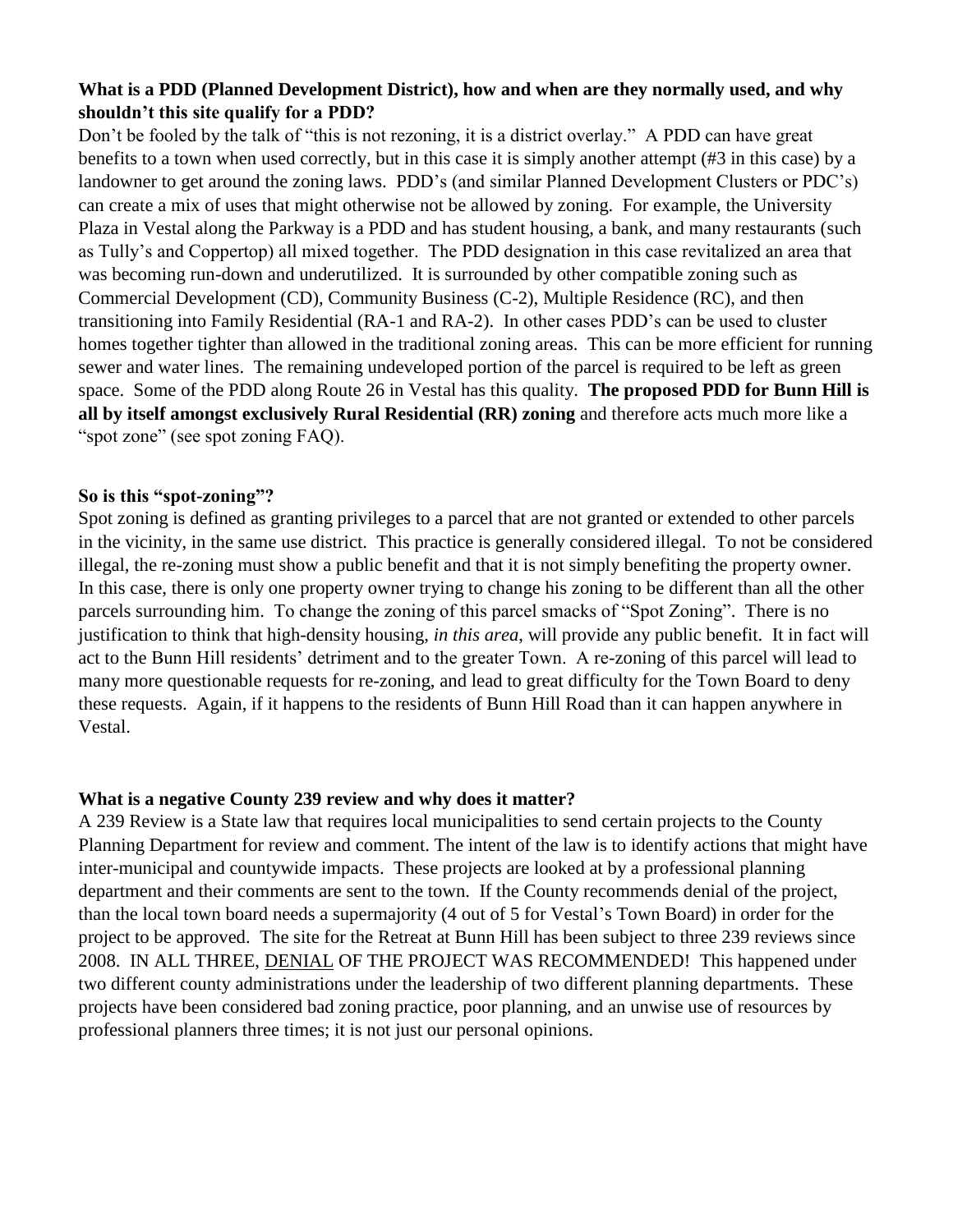# **Why don't you want economic growth in Vestal?**

### **Won't this bring increased tax revenue to Vestal and lower my taxes?**

Please don't fall for the fallacy of the "increased tax base". Look at the reality. If \$100,000 in revenue is generated out of a Vestal budget of almost \$30 million dollars that accounts for only 0.3% of the overall budget. **It won't even move the needle**. In fact, the University Plaza is almost exactly the same area as this proposed PDD, has an assessment of almost \$44 million, and generates ~\$180,000 in tax revenue. IF this project were to generate the same revenue this is still only 0.6% of the Town budget! This is also too simple, because with high density development comes costs for Town services such as water, sewer, fire protection, and police. Our volunteer fire department is amazing, but development like this can really tax them. Ask them what their most common call-out is? (Student housing on BU Campus and University Plaza). Cost of community service studies (COCS) always cite high density residential development as the biggest drain on a town's tax base; sometimes as bad as only 50 cents in revenue to each dollar in expenditure. Also consider, with all the retail development on the parkway when is the last time your tax bill went down? It simply doesn't add up. For a small pittance Vestal will lose one of its most attractive features (the green surrounding hills) and open up a Pandora's Box of development on the hilltops.

One of the greatest generators of income for the Town budget is in sales tax. So getting tenants back into the Pizza Hut, Friendly's, and other vacant buildings on the Parkway will likely do far more for the good of Vestal residents and the overall Town Budget.

### **What are the qualities of Vestal that people value and how does this project impact that?**

The mix of open spaces, natural areas, and easy access to conveniences is what people find great about the Town of Vestal and this is confirmed by the 2003 Town of Vestal Comprehensive Plan (Draft; Hereafter referred to as VCP, 2003). "Residents cherish the rural character of the Town, and the ease with which they can escape the more urbanized portions of the Town." (VCP, 2003). There also appears to be a changing business dynamic in regards to where businesses locate. Ease of access to parks and recreation along with community aesthetics is playing a bigger role in the business model. "Vestal, with its prime location along the Susquehanna and its scenic landscape *south* of Vestal Parkway, is in a good position to take advantage of this changing dynamic." (VCP, 2003). I added the emphasis of *south* of the Parkway because that is exactly the area slated for this re-zoning. Does Vestal want to maintain this scenic nature, or do we want to plunder our hilltops of trees so that we can build unsightly buildings? We only need to look across to Carpathian Hill in Johnson City to see what the development of our hills will do to our scenic nature.

### **Why are you against students and student housing?**

We definitely are not! Many of us are graduates of BU, support BU in many ways, teach and work at BU, have close friends and family that work or go to BU, and recognize the economic engine that BU is for our area. We want smart growth for our area. Talk to students. Most do not want to live on top of a hill away from amenities. Student housing can revitalize and act synergistically to have a multiplying economic effect that helps out MANY vs. ONE landowner and an out-of-state developer. Just look at the University Plaza and the great improvements in downtown Binghamton due to student presence. Putting the housing in isolation does little to help drive additional economic benefits for the area.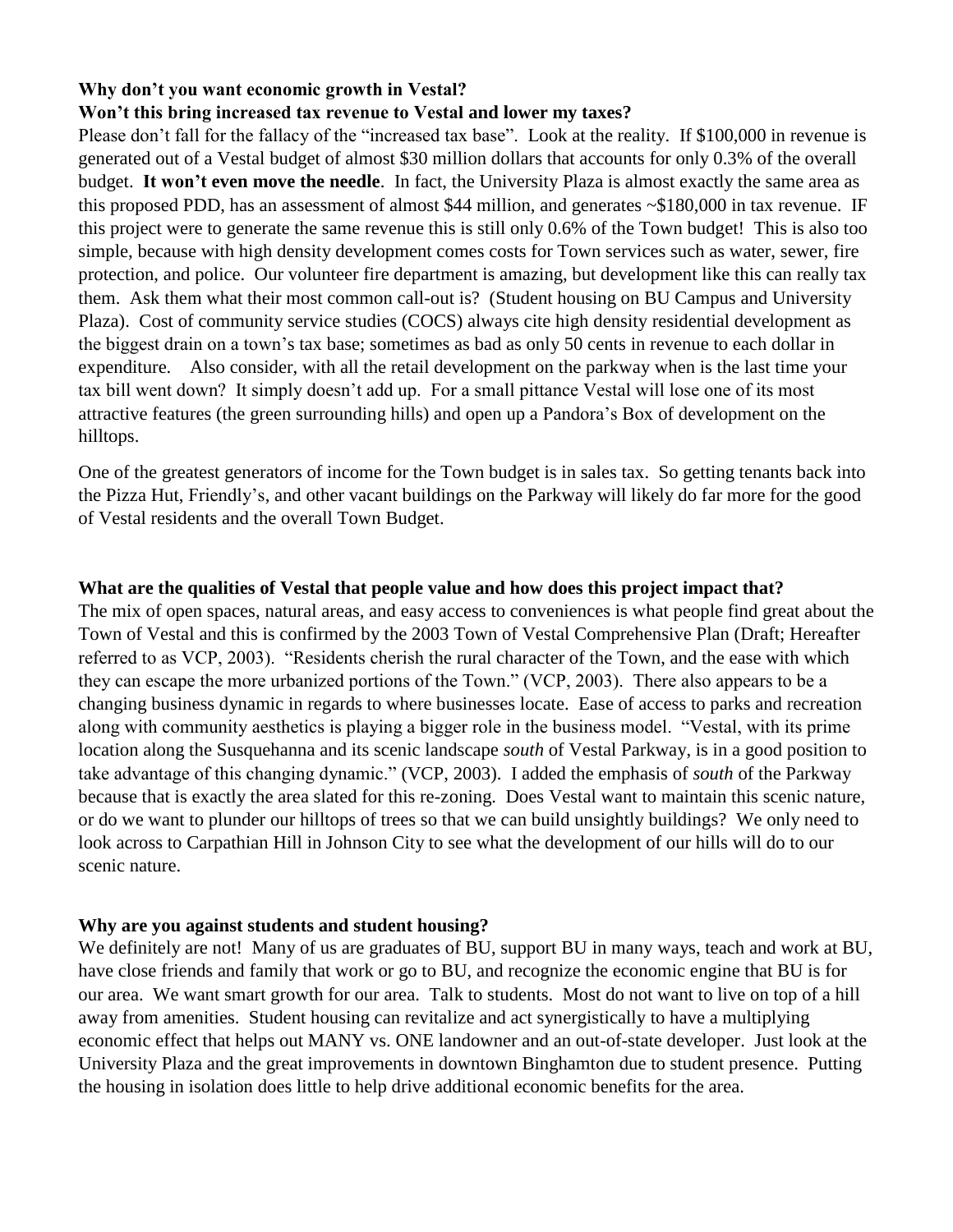## **Don't we need new student and professional housing?**

Yes. We actually do need professional housing. We do not need any more student housing. The Broome County Agency housing report clearly identifies this need. However, attracting young professionals and keeping students in the area after they graduate is difficult. The youth of today are very green conscious. They might want housing like this, but they generally want it close to mass transit or within walking and biking distance to where they work. They want shops, bakeries, grocery stores, and clubs all close by with a thriving night life. If you destroy some of the most attractive features in the area, the forested hills, that will certainly not help retain them. Young professionals and students in these areas will eventually marry and might want to have children. Where will they want to move? To an area with great schools, homes surrounded by greenery, and protected by enforced zoning. They will come to Vestal to buy homes or build new ones.

In fact, one only needs to look at the local newspaper to see a whole host of new professional housing cropping up in Binghamton and Johnson City. These projects are already approved and getting ready to be built or have been built recently:

- Century Sunrise (J.C.) contains 105 apartments and 9,000 feet of commercial space.
- Praveen Kamath, founder and managing member of AOM Investments, will begin construction on a three-story building at 128 Grand Ave., J.C., the site of a former discount store.
- A former car dealership on 191 Front St. Binghamton will be demolished to make way for a \$20 million housing development.
- 55 Apartments Planned for Binghamton's Former City Hall

These projects are valuable in that they REVITALIZE areas and REPURPOSE sites that already have access to the needed infrastructure and they are in locations that can act as ECONOMIC MULTIPLIERS.

## **How will this affect traffic and safety along Bunn Hill Road?**

The impact of this development on Bunn Hill Road traffic will be substantial. Unlike the University Plaza Apartments, which renovated the former K-Mart Plaza (a "Smart Growth" decision) and attracted businesses of student interest, there will be no student amenities on Bunn Hill Road. This will then necessitate that students regularly travel Bunn Hill for classes as well as down to the Parkway for the services they desire.

Bunn Hill Road is also not conducive to large numbers of walkers or bicyclists. There is a relatively limited sight distance on Bunn Hill Road due to its gradient along with an even steeper gradient combined with a curvature in the road just up from the University's back entrance. This combination, along with a very narrow road edge for most of its length, would be a dangerous combination for an increased number of student walkers or bicyclists. Add in the effects of winter, inexperienced drivers, and the slope of Bunn Hill and a very dangerous situation presents itself. All of the people that live "up on the hill" have stories about the winter driving. Many of us wait at the bottom until the car ahead makes it up. The traffic study commissioned by the Retreat was done in April and does not have winter driving at all. The most recent Broome County 239 Review (3/13/2020) clearly agrees with our views on this matter.